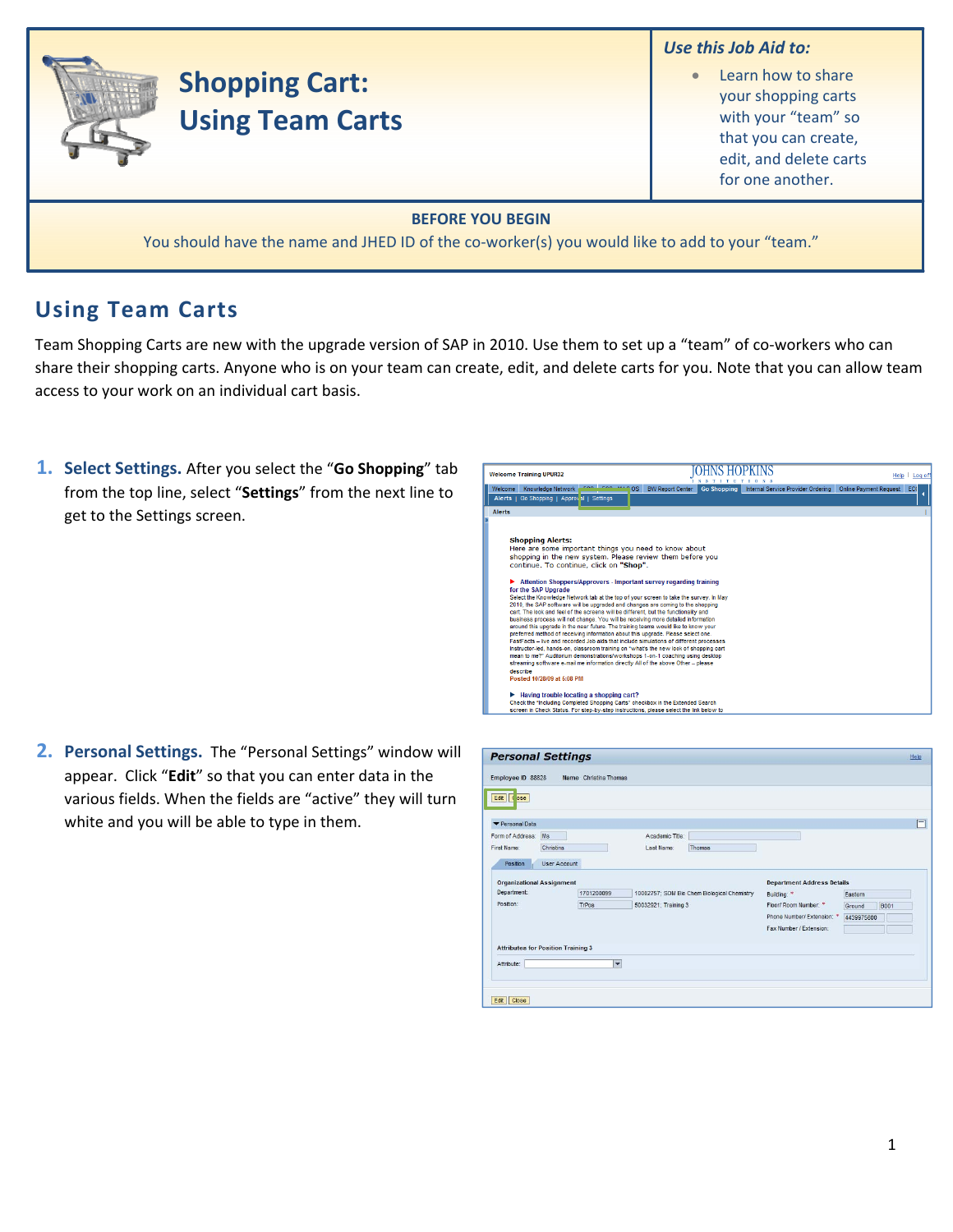## **3. User Account.** The fields to set up your team are located on the "**User Account**" tab.

- Look at the section called "**My Procurement Substitutes**." Procurement Substitutes are the people on your "team" that you would like to have access to your shopping carts. For example, if you are out sick one day, a "Procurement Substitute" is a person who can create, edit, and delete carts for you while you are out. These people are also called "Team Members" in the Shopping Cart system.
- To add a "Procurement Substitute," click in the field below the label "**Name of Substitute**" and then click on the file folder icon  $\Box$  to bring up the User Account Search screen.
- To locate the correct person, search for his or her name by entering it with wildcard characters on both sides (example: \*smith\*) and click "**Start Search**." When you see the person in the list, click on the name or select the gray box to the left of the name and then click "OK." The window will close and the name of your substitute will be populated in the User Account tab.
- You will need to enter the dates when you wish the substitution to begin and end. For example, if you want to assign a substitute only while you are on vacation, you would enter your vacation dates in the fields labeled "**Start Substitution On**" and "**End Substitution On**." If you want to assign an indefinite substitute, then put today's date and a date far out into the future.
- Co‐workers for whom you serve as a Procurement Substitute are listed on the User Account page as well.
- **4. Check Your Settings.** Your team cart settings should now be complete. Click "**Check**" (either at the top or the bottom of the screen) to verify that your settings are complete and that no error messages appear at the top of the screen.
- **5. Close the Settings Window.** Once you have checked your settings, click "Save" to save them, then click "Close" to close the Settings window.
	- If you only click "Close" without saving your data, the updated settings **will not be saved** and you will need to enter them again.

#### **Personal Settings** Help Employee ID 88828 Name Christina Thoma Save Close Read Only Check  $\Box$ Personal Data Form of Address: \* Ms v Academic Title:  $\overline{\phantom{0}}$ Last Name: \* Thomas First Name: \* Christina Position User Account **Standard Settings** UPUR28 User ID: \* E-Mail:  $*$ upur28@jhmi.edu Time Zone: EST Eastern Time (New York) Language  $\Box$ MM/DD/YYYY Date Format:  $\vert \cdot \vert$ Decimal Notation: 1,234,567.89 My Procurement Substitutes Add Line | Remove Name of Substitute Start Substitution On End Substitution On Persons I Represent As Substitute Substitute For Start Substitution Or Fnd Su [i] The table does not contain any data

| <b>User Account Search</b>                                          |            |                       |            |                                                                     |               | 日図            |
|---------------------------------------------------------------------|------------|-----------------------|------------|---------------------------------------------------------------------|---------------|---------------|
| - Hide Filter Criteris<br>Last name: "hummel"<br>Start Search Reset |            |                       |            |                                                                     |               |               |
| First name                                                          | Last ryane | <b>E-Mail Address</b> | User group | Valid from                                                          | Visit through |               |
| Frances                                                             | Hummel     | FHJMMELL@JHSPH.EDU    | UN_ENDUSER | 12/24/2006                                                          | 12/31/9999    |               |
| Larx                                                                | Hutmel     |                       |            | 12/24/2006                                                          | 12/31/9999    |               |
| Rebecco                                                             | Hummel     |                       |            | 05/27/2000                                                          | 12/31/9999    |               |
|                                                                     |            |                       |            |                                                                     |               | E             |
|                                                                     |            |                       |            |                                                                     |               | $\mathcal{A}$ |
|                                                                     |            |                       |            | LHUMMEL1@JOHNSHOPKIN  UN ENDUSER<br>RHUMMEL2@JOHNSHOPHIN UN_ENDUSER |               | OK Cancel     |

| Employee ID 88828<br>Close<br>Read Only<br>Save   | <b>Name</b> Christina Thomas<br>Check    |                                        |   |
|---------------------------------------------------|------------------------------------------|----------------------------------------|---|
|                                                   |                                          |                                        |   |
| Personal Data                                     |                                          |                                        |   |
| Form of Address: * Ms<br>$\overline{\phantom{a}}$ |                                          | Academic Title:                        | ٠ |
| First Name: *<br>Christina                        |                                          | Last Name: *<br><b>Thomas</b>          |   |
| <b>User Account</b><br>Position                   |                                          |                                        |   |
|                                                   |                                          |                                        |   |
| <b>Standard Settings</b>                          |                                          |                                        |   |
| User ID: #<br>UPUR <sub>28</sub>                  |                                          |                                        |   |
| F-Mail: *                                         | upur28@jhmi.edu                          |                                        |   |
| Time Zone:<br><b>EST</b>                          | Eastern Time (New York)                  |                                        |   |
| Language:                                         | n                                        |                                        |   |
| Date Format:                                      | <b>MM/DD/YYYY</b><br>$\checkmark$        |                                        |   |
| Decimal Notation:                                 | 1,234,567.89<br>$\overline{\phantom{0}}$ |                                        |   |
|                                                   |                                          |                                        |   |
| <b>My Procurement Substitutes</b>                 |                                          |                                        |   |
| Add Line Remove                                   |                                          | <b>Settings</b>                        |   |
| Name of Substitute                                | Start Substitution On                    | <b>End Substitution On</b>             |   |
| RHUMMEL2                                          | 04/13/2010                               | 04/13/2020                             |   |
|                                                   |                                          |                                        |   |
|                                                   |                                          |                                        |   |
|                                                   |                                          |                                        |   |
| <b>Persons I Represent As Substitute</b>          |                                          |                                        |   |
| Substitute For                                    | Start Substitution On                    | Settings<br><b>End Substitution On</b> |   |